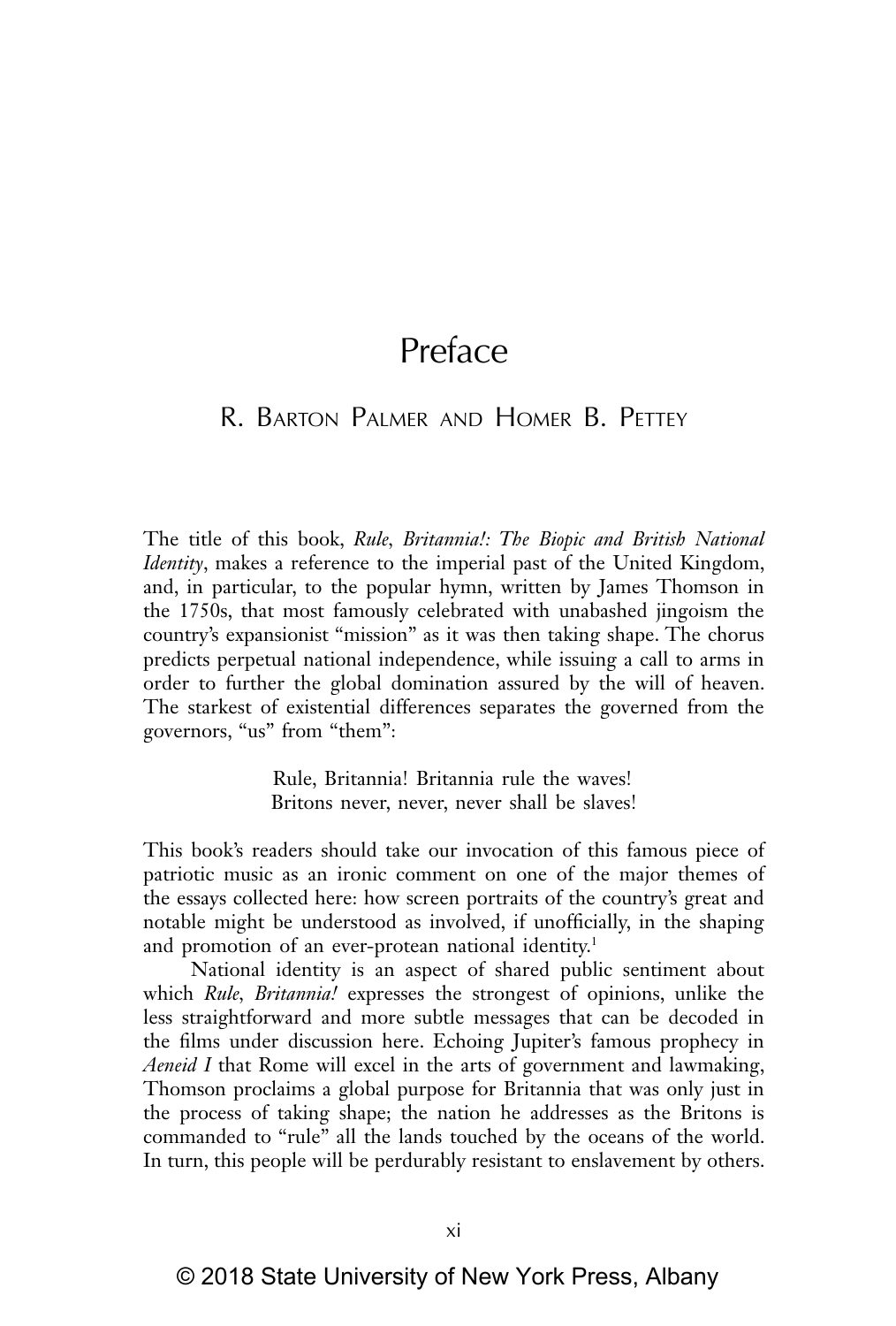These are huge claims, and they anticipate the Eurocentric imperialism of the next century and what came to be its central notion: the "white man's burden," Rudyard Kipling's ironic rationale of its often murderous racialist core. A citizen of the contemporary UK, even one with scant enthusiasm for this mission of global domination, can only look back with nostalgia that there were once such cultural certainties. Much has changed and is changing. And yet, as Thomson himself surely recognized, his vision of Britannia and the Britons was even in a period of expanding empire as much fantasy as reality.

The purpose of this preface is to acknowledge, and briefly outline, the difficulties of long-standing about the peculiar status of the UK as a nation, and what identity is now offered to its citizens, topics that British filmmakers could hardly escape negotiating in biographical pictures devoted to public figures of cultural importance and worthiness. The contributors to this volume, as well as the editors who conceived the plan for it, have in their own ways engaged with the various issues involved. In our view, in the current UK resolution of the key concepts of "nation" and "identity" is certainly not anywhere on the horizon. Important questions about the nature and future of the country are only now being properly formulated, problematizing any shared sense of self-awareness. Surprisingly, as the chapters of this book were being written, these fundamental uncertainties were rendered more vexing by Brexit: the decision taken by the UK establishment, following a national referendum in June 2016 in which the "Leave" position achieved a clear majority, to drop out of the European Union. For a variety of political and economic reasons, the imminent prospect of Brexit has inspired heightened interest among nationalists in Ireland, Scotland, and Wales to advocate secession from the UK, making the dissolution of the nation into its constituent parts an increasingly imaginable possibility (for the lesser-known recent developments in Wales see http://blogs.lse.ac.uk/brexit/2017/03/23/thedebate-on-welsh-independence-has-begun-for-good/).

One of the most discussed contributions to the current debate is Michael Kenny's *The Politics of English Nationhood*, which bears a title that would have seemed chimerical only a decade or two ago as would its subject, namely that "an avowedly English sense of national identity has gradually become more keenly felt . . . over the last three decades and begun to acquire a powerful set of political connotations" (ix; see also Kumar 175−224 and, for a somewhat different view, Colley). Kenny opines that this emergence of English nationalism into the public sphere reflects "the intrusion into high politics of issues and concerns at the popular level that are driven by questions about recognition, place and identity" (xvii). The resulting controversies have only recently even been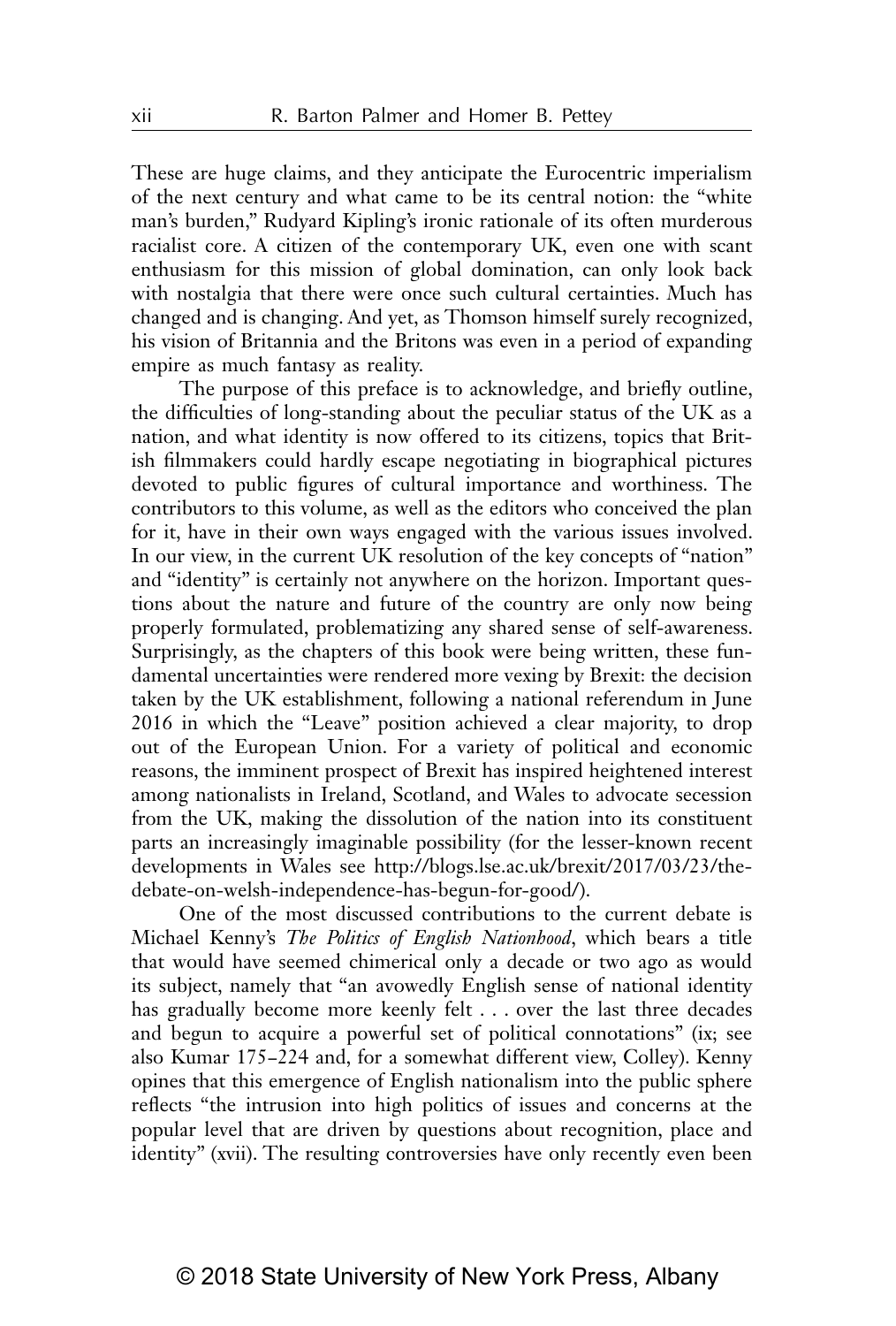recognized by the country's ruling elite (cf. the shocked surprise of the Tory PM, David Cameron, and the globalist professional class generally, at the success of the "Leave" campaign). As of this writing, it remains unclear how the subaltern nationalisms will sort themselves out in terms of public policy recommendations for the futures either of the UK or of such (semi?) independent states that might emerge from its reconfiguration or dissolution.

In our view, the Thomson hymn usefully invokes the very difficulties that are still involved in conceiving Britain as a sovereign nation in the modern, post-Westphalian sense, indicating sociopolitical problems that have long gone unsolved. Chief among these is that the United Kingdom is only partially structured by the constitutional liberalism characteristic of other Western European states, in which vexing issues of ethnic majoritarianism ("blood and soil") also play a more central, and acknowledged, role. In the United Kingdom, the post-feudal institutions of the *ancien régime* have never been finally and decisively rejected, even though, ironically enough, in terms of institutional development, the country has been in the forefront of developing political modernity. As historian Tom Nairn tells the story, the civil wars of the seventeenth century did not lead to constitutionalism in the modern sense. Instead, "state power was appropriated by a self-regulating elite group which established powerful conventions of autonomy . . . these in effect came to function as a civil substitute for the state" (Nairn 1977: 16). For our purposes, the result of this unusual form of modern political development has been the emergence of a "politically-inert nationalism" that "would become useless outside imperial conditions" (Nairn 1977: 28, 29). In fact such a nationalism would, Nairn suggests, be of little use in resolving questions of civic identity and belonging because it is "bound by a suffocating paralytic pride in its own power and past glories" (Nairn 1977: 29). It is here that Thomson's hymn shows its relevance to the continuing crisis of both nation and national identity. For, sadly, it seems true enough that the "whole bias of the British imperialist state has led the English people to feel themselves as something naturally bigger, more open and more important than just another nation-state. In reality, this museum-piece has dragged them from empire to something less than a modern nation-state, without letting them become one" (Nairn 1977: 59).

Since the publication forty years ago of Nairn's *The Break-Up of Britain*, the prediction of thoroughly disruptive national change announced in his title, backed up by his substantial and sophisticated argument, has aroused a furor among academics and the leaders of political parties. That furor hardly abated when Nairn's prediction did not come to pass in the first decade of the current century: that was because the national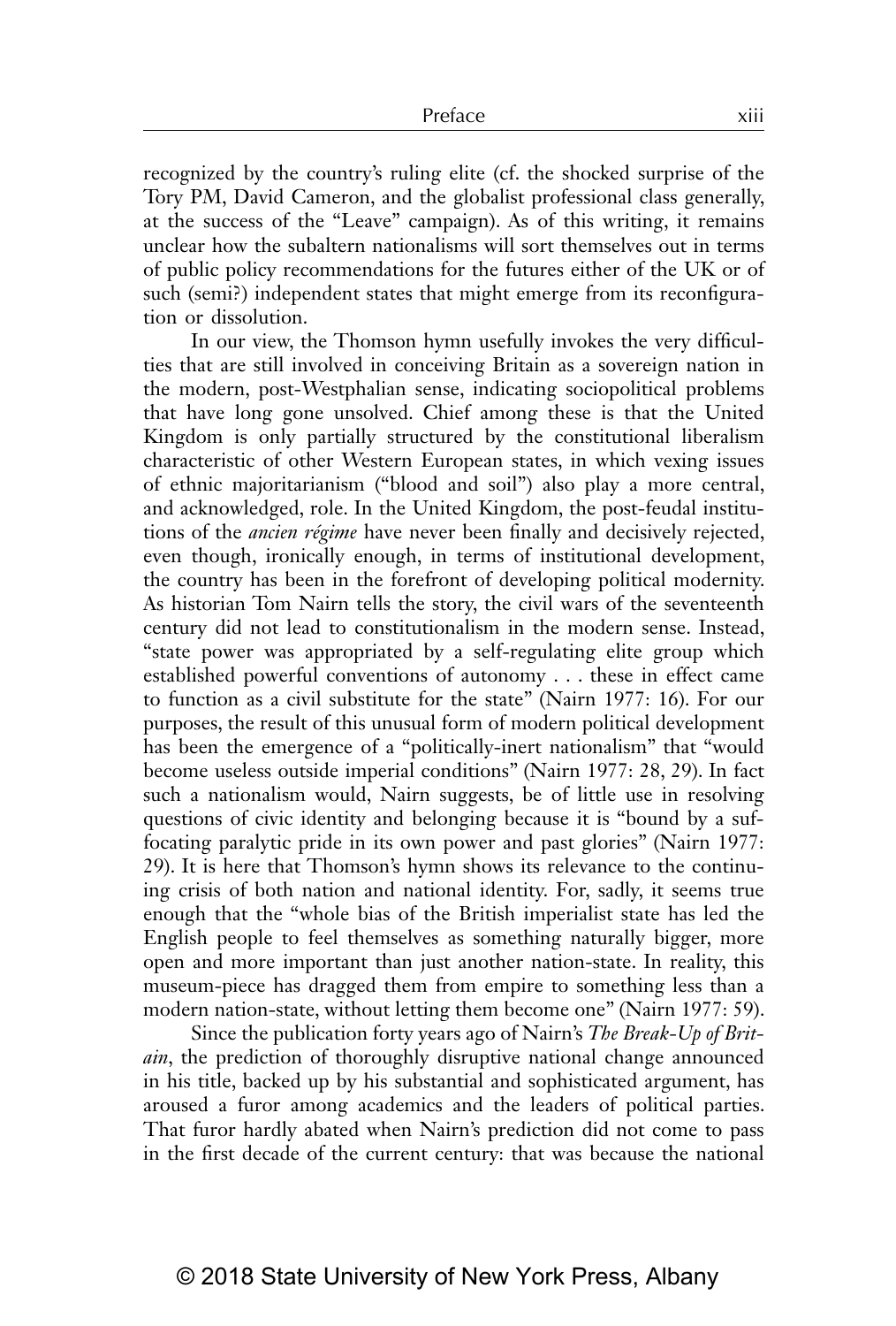political crisis he detailed had palpably worsened. In a series of similarly polemical works that followed *Break-Up*, Nairn focused on the anti-globalist English nationalism that, it seems clear, proved decisive in the EU referendum (see Nairn 1988, 2001, 2002, and 2006). Other recent commentators, especially Kenny and Krishan Kumar, have refused to endorse the pessimism of Nairn's argument, but reluctantly concur with its central thesis: that deep change, both political and cultural, is on the horizon for the UK (see esp. Kumar 175−273). In particular, the emergence to prominence of a powerfully developing English nationalism now poses a serious threat to the continued existence of a "cultural" rather than "ethnocentric" nation in which "Whiggish" notions of progressive constitutionalism can still be defended, Kenny hopes, as "uniquely valuable qualities" (13). Whether this tradition survives depends on the outcome of the "vital struggle over the political soul of Englishness [which] is steadily emerging as the most important of the various English questions that now need to be faced in British politics" (Kenny 243).

Kumar agrees with this measured alarmism. He worries that ethnic nationalism, long recognized as the *bête noire* of European culture since it is an "ugly and murderous thing," might exert a malefic influence on the continuing history of "Britain" as a century of disconnection runs its course. So he calls upon "England" to "show the world that nationalism need not mean only narrowness and intolerance," but rather might show "what a truly civic nationalism can look like" (273). For him also, the future of the country is deeply uncertain. Will the English in years to come somehow constitute themselves as a separate polity? Or, less likely, will they discover some satisfying way of expressing their newly discovered ethnic pride from within a multinational confederation that requires additional allegiance to a supersedent identity? Such a channeling of nationalist energies would mean the survival in some form of the Whiggish progressivism at the heart of the UK constitutional tradition that Kenny and Kumar, along with many others, admire deeply.

And yet does it really seem possible that some less-threatening form of nationalism might square the circle of its presumed connection to a continuing sense of Britishness? Could this happen even after the long-established unity of the UK has been problematized by secession of the various kinds that have been bruited as desirable, including thoroughgoing forms of devolution that might grant the "nations" of the Union substantial opportunities for independent action (and self-definition)? As political scientist Robert Hazell soberly concludes, in an essay that sketches out the institutional possibilities, "the English Question is a shorthand title for a problem (or set of problems) which is not susceptible to an easy solution" (Hazell "Conclusion" 220). In many ways, it seems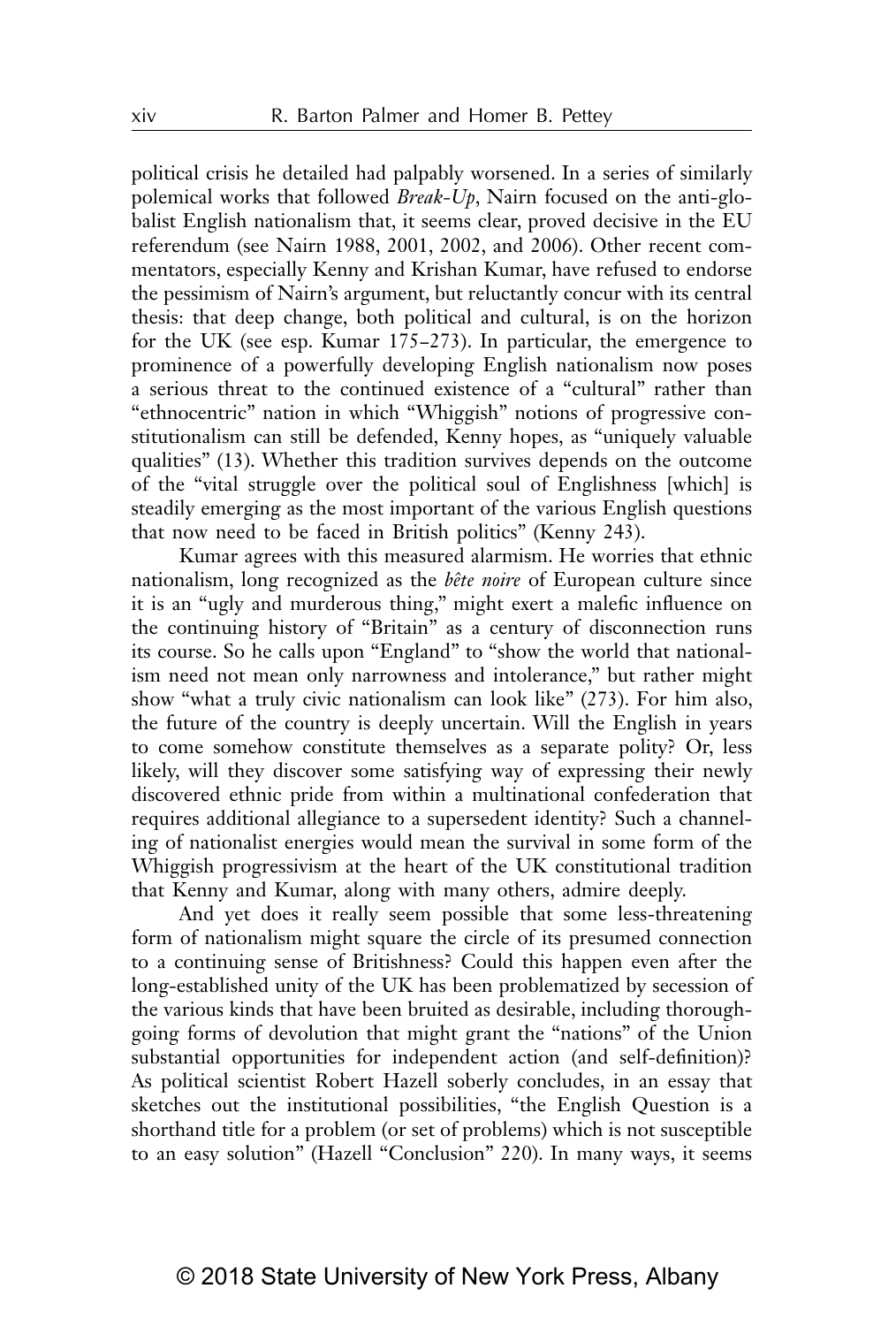more likely, as Welsh historian Gwyn Williams has asserted, that "Britain has begun its long march out of history" (qtd. in Kumar 226). But what precisely might it mean for Britain to exit the world stage? Could it even be something as thoroughgoing as the fate suffered by the Austro-Hungarian Empire, which in 1918 dissolved precipitously and completely following military collapse? Though in his subsequent works some sense of a post-Britain emerges, Nairn stands by what he wrote in 1977: "the fall of the old system must force a kind of national re-definition upon all the British peoples" (61). In contrast, less than three centuries ago, James Thomson imagined the Britons embarking on a collective voyage to make history, in some sense perhaps to be history. This proved to be an ever-expansive sense of their collective, cohesive self from which, according to commentators like Nairn, they have yet to escape into a functional national identity. If it is true, as Nairn argues, that all modern states require "some forceful myth of the entry of the masses into history," then the UK has been constructed on an inadequate cultural foundation on imperial expansion because "England does not possess" such a myth (Nairn 1977: 252). And how exactly might that failure of cultural evolution be made good at this juncture in history?

With no concept of the masses and no narrative that makes them actors in their own history, Thomson's mythmaking is vague at best. The Britons will have "manly hearts" as well as a strong business sense, and so "their commerce will shine" (for the full text of the hymn see http://lyricsplayground.com/alpha/songs/r/rulebritannia.shtml). The poet sketches that identity with a few brief strokes, extolling a version of Britishness that endured until postwar decolonization rendered it, at first, thoroughly anachronistic and then in recent years politically poisonous. Even so, it is surely true that the vast majority of the country's adult inhabitants have heard *Rule, Britannia* and know at least some of the lyrics. Thomson's imperial sentiments, and the aggressive and entitled national unity they construct, live on, if increasingly vaguely, in twenty-first-century popular memory, evoking a not quite forgotten way in which the country, its future unstable, might be understood as central to a global political order sanctioned by God, one that eschews connection to ethnicity.

During Thomson's lifetime, the first generations of Hanoverian rulers were invited, by the official styling then coming into use, to recognize themselves as Britannic (not British) majesties. There is a certain appropriateness to this that goes beyond a cultural preference for anachronism. The same mode of address is still in use for the current royal dynasty, which also has deep foreign roots and whose current seeming Britishness (the house of Windsor) is in some sense a calculating fabrication, instituted in 1917 during the Great War against Germany with the intention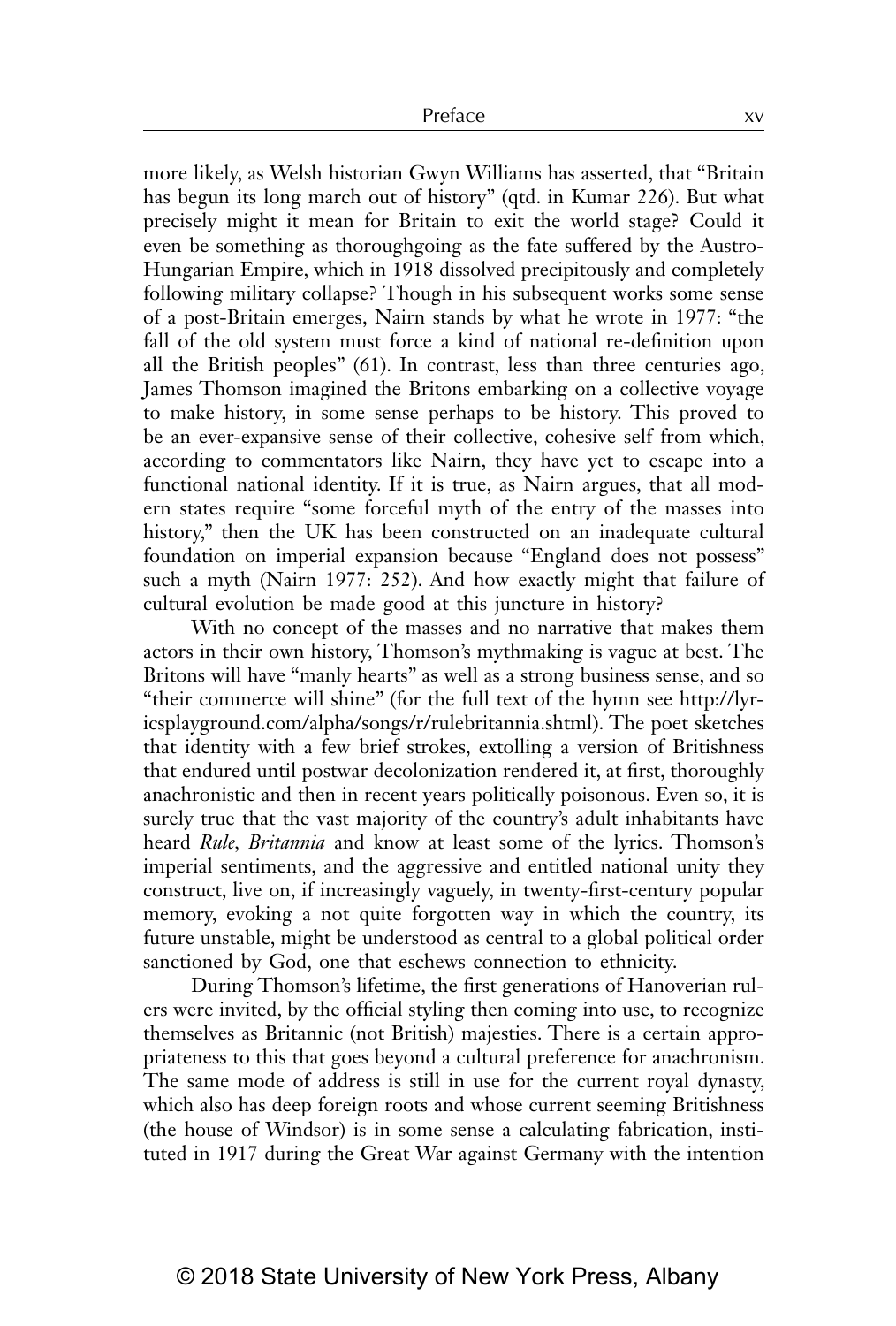of obscuring the connection of the royals to their extended family, the House of Saxe-Coburg and Gotha. Purchased at the price of financial debility and social exhaustion, victory in World War Two spelled the end of that complex web of economic and political relations, redefining what a world-embracing "Britannia" might be understood as designating, although semi-feudal arrangements—such as that of the "dominion" and the "bailiwick"—still continue in force as connections between the "mother country" and its erstwhile overseas territories. A handful of the smallest and most insignificant of these continue to be possessed directly, and in a premodern fashion, by the Crown (e.g. British Antarctic Territory, South Georgia, and the Sandwich Islands, as well as the Channel Islands—these ancient communities within miles of Britain's coast are legally not part of the UK, being governed by charters that date from the early thirteenth century).

Taking shape gradually during the early twentieth century, the British Commonwealth has provided a looser framework for accommodating former imperial territories. Now styled as the Commonwealth of Nations (with the erstwhile "Commonwealth" polities still under the sovereignty of the Crown), it has begun to admit new members outside the traditional British orbit such as Mozambique and Rwanda. The Commonwealth thus continues something of the imperial tradition. Despite the efforts of Queen Elizabeth II to promote its importance (following her influential Christmas Day 1953 radio address on the subject), the Commonwealth has never been of the essence of the United Kingdom, failing to endow the mother country with the resources and power that the unalloyed mercantilism of the imperial era provided (see the text of the Queen's address at https://en.wikisource.org/wiki/Christmas\_Message,\_1953). The notion of a unitary Britannia ordained by God to rule the world has, of course, always been an elaborate fiction, one with roots in the Elizabethan era, as historian Norman Davies demonstrates in his masterfully revisionist history of the country he cannily refers to as "The Isles," avoiding its several problematic modern designations (see Davies 659−879 for a detailed account of the "British Imperial Isles" era, which in his view dates from the Act of Union in 1707 to, in 1922, the founding of the Irish Free State following the War of Independence).

Interestingly, it was a Scot who penned the famous lyrics of *Rule, Britannia!* Though as an author he was eager for commercial success, the work deeply reflected James Thomson's political views. Born in Roxburghshire, he was a strong supporter of the Act of Union that had created the United Kingdom in 1707, though many of his countrymen were still bitter about the decisive defeat only a few years before (1745) of the most successful of the several Jacobite revolts that had followed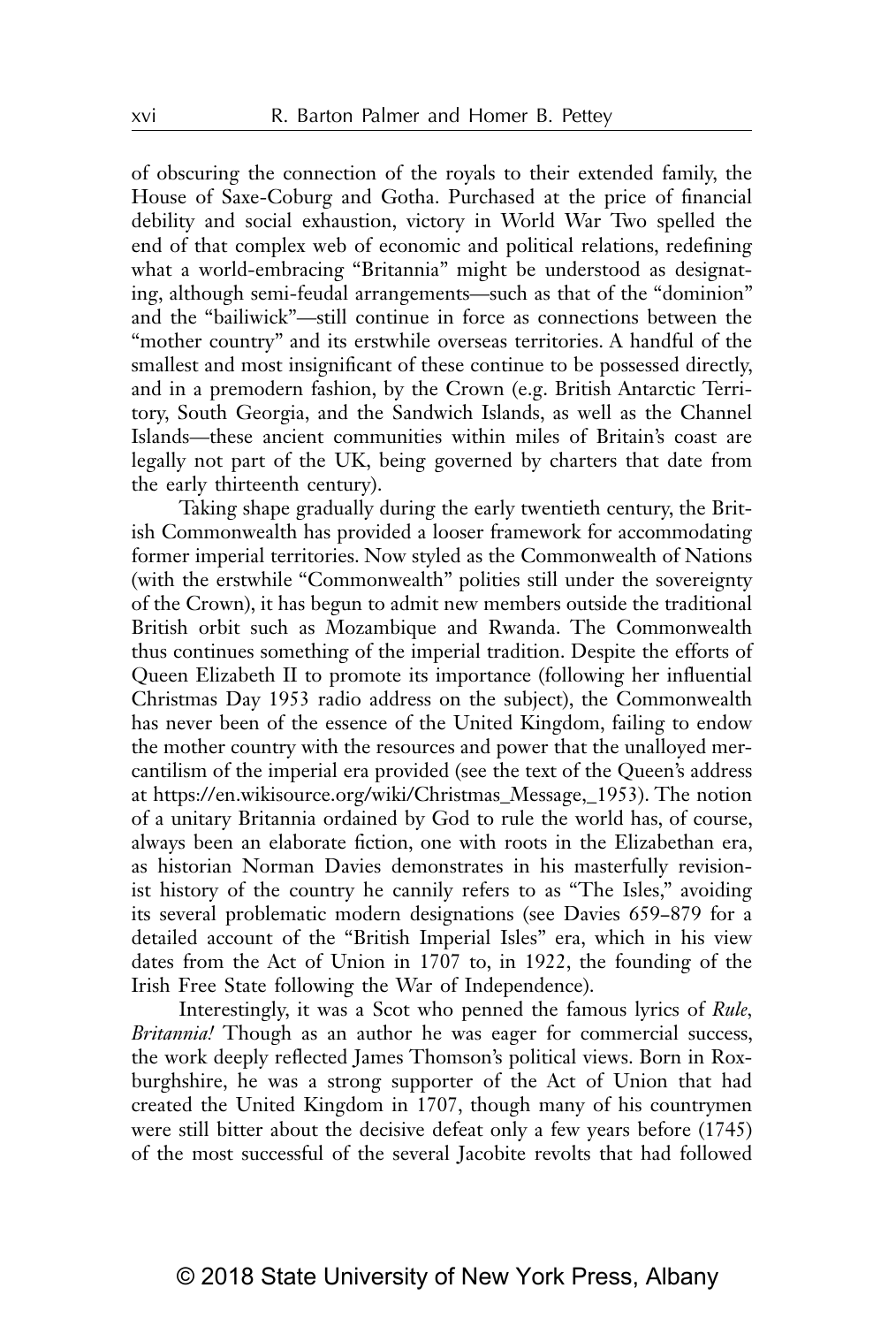the Glorious Revolution (1688). English victory in what was in effect an intermittent civil war had been followed by the brutal suppression of the Highland clans that Parliament authorized in the Act of Proscription (1746). While Thomson's stirring paean to imperial liberty was being regularly intoned on the London stage, supporters of the Jacobite cause, and the pretender to the British throne, Charles Edward Stuart, were conspiring in exile for yet another attempt to overthrow a dynasty they considered illegitimate (this final attempt collapsed in 1759). For some years, the Jacobites remained eager to press the claims that Scotland for dynastic reasons was the superior partner in the union of kingdoms, but the movement had spent its force by the time that Charles died in exile of a stroke in 1786.

With its several "kingdoms" joined to England since the Middle Ages more by military conquest than negotiated settlement, "Britannia" in the sense that Thomson evokes her might well have proven to be more audacious hope than sociopolitical reality. That the country has survived intact until the present day is an issue requiring more detailed examination than it has yet received (see Kenny 27−49 for interesting comment, as well as the essays collected in Hazell). In any event, dissolution into its constituent parts yearning for independence was a constant threat in the eighteenth century. We might presume that Thomson would have been pleased by the Acts of Union 1800 that gave constitutional force to the incorporation of Ireland in what he thought of as Britannia, the Latin geographical term for what we now call the British Isles, perhaps out of a sense of *faute de mieux* exacerbated by then recent political events. But this political solution to the status of Ireland would endure for only a little more than a century, revealing its inadequacy when challenged by a resurgent, and eventually armed resistance. In its modern, unitary form, the geographical Britannia ignores the migration of Roman Britons to the Armorican peninsula following the Anglo-Saxon invasion, constituting what has become known as the province of Brittany (or, in medieval parlance, Little Britain as opposed to the "Great" Britain from which these people had been driven into exile). Are today's Bretons also Britons, with the southern precincts of the island of Britain their *terra irredenta*?

The problem of nomenclature that Thomson circumvents has endured. Political theorist Bernard Crick recently observed that "I am a citizen of a country with no agreed colloquial name," which makes his "nation" unique within the European community. Such a failure of consensus, the outer sign of more serious internal troubles, can only unconvincingly be explained away by commentators such as historian A. J. P. Taylor, who says it is "fuss over names, not things" (both qtd. in Kumar 1). Well, not really since the nature of the union itself continues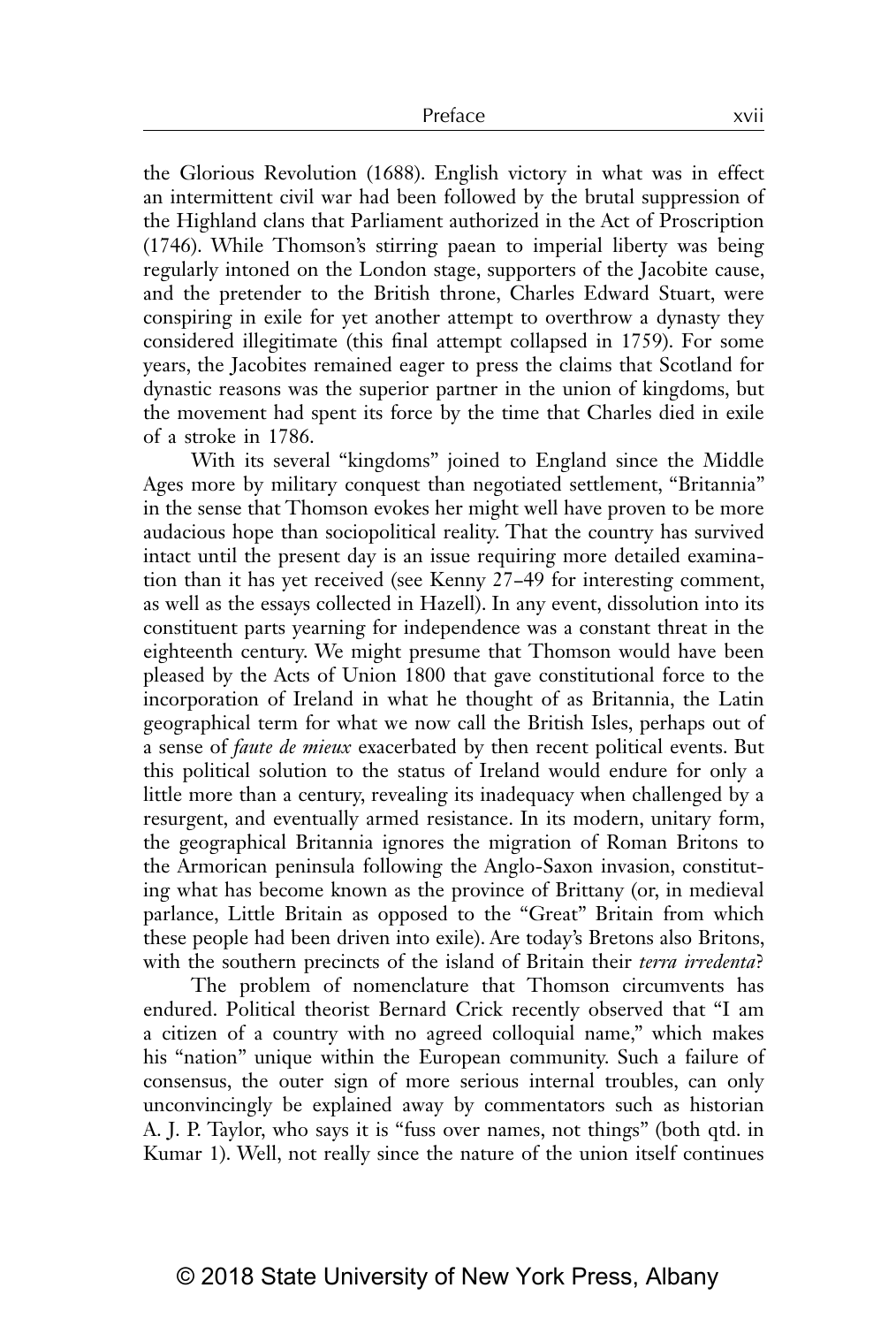to be open to serious debate and, potentially, divisive partisanship. In referring to his country, Thomson follows a medieval tradition that had reemerged in response to the expansionist politics of the Elizabethan era, which also witnessed the increasing prominence in British culture of what has since become the national personification (equivalent to the U.S.'s Uncle Sam and France's Marianne). This helmeted and trident-wielding female figure (something of a cross between Neptune and Minerva) made its first appearance during the Roman era as a pagan deity.

Unlike the American and French personifications, which boldly break with the cultural past through rejecting classical iconography, the "goddess" Britannia allegorizes a thoroughly unhistorical continuity of political unity (the isles understood as an inherent collectivity) and a unitary national *ésprit* that, its origin apparently Roman, makes no reference to the Anglo-Saxon, Norse, and Celtic *ethne* that in fact had constituted the peoples of this country since Rome abandoned its colony in the early fifth century CE. It is certainly impossible to imagine an English Delacroix painting a grand canvas of a Britannia in dishabille, leading an armed and righteous mob of "enfants de la patrie" in their assault on some establishment bastion.

In contrast, the origin story of France is thoroughly ethnic and cultural, celebrating struggle and accomplishment, but involving nothing like this territorial uncertainty. As its schoolchildren have been instructed since the nineteenth century, France as a Christian country begins with a barely civilized Clovis becoming king of the Franks, founding a dynasty known to history as the Merovingians after solidifying his power with a series of impressive victories over enemies within and without, and finally connecting his people to post-Roman Christian Europe by accepting Catholic baptism and an important role for the Church in Frankish society (c. 486). France is called France because Clovis lent the kingdom his tribal name, superseding but also incorporating the ethnic past (including those distant ancestors the Gauls) through his embrace of the dominant religious form of late *Romanitas*, having been fortunate enough to avoid the institutional dead-end of Arianism.

Not surprisingly, this story is at best an oversimplification that reads events against their contradictory grain (Germany also claims Clovis as an important founding figure), at worst a denial of the complex history that over the course of the next seven centuries yielded a recognizable form of the modern French nation that was much different from Clovis's assemblage of territories that would be divided among his sons at his death. The relevance of the national story for the continued health of a well-established French national identity has recently been challenged by historian Patrick Boucheron and his team of mostly younger scholars,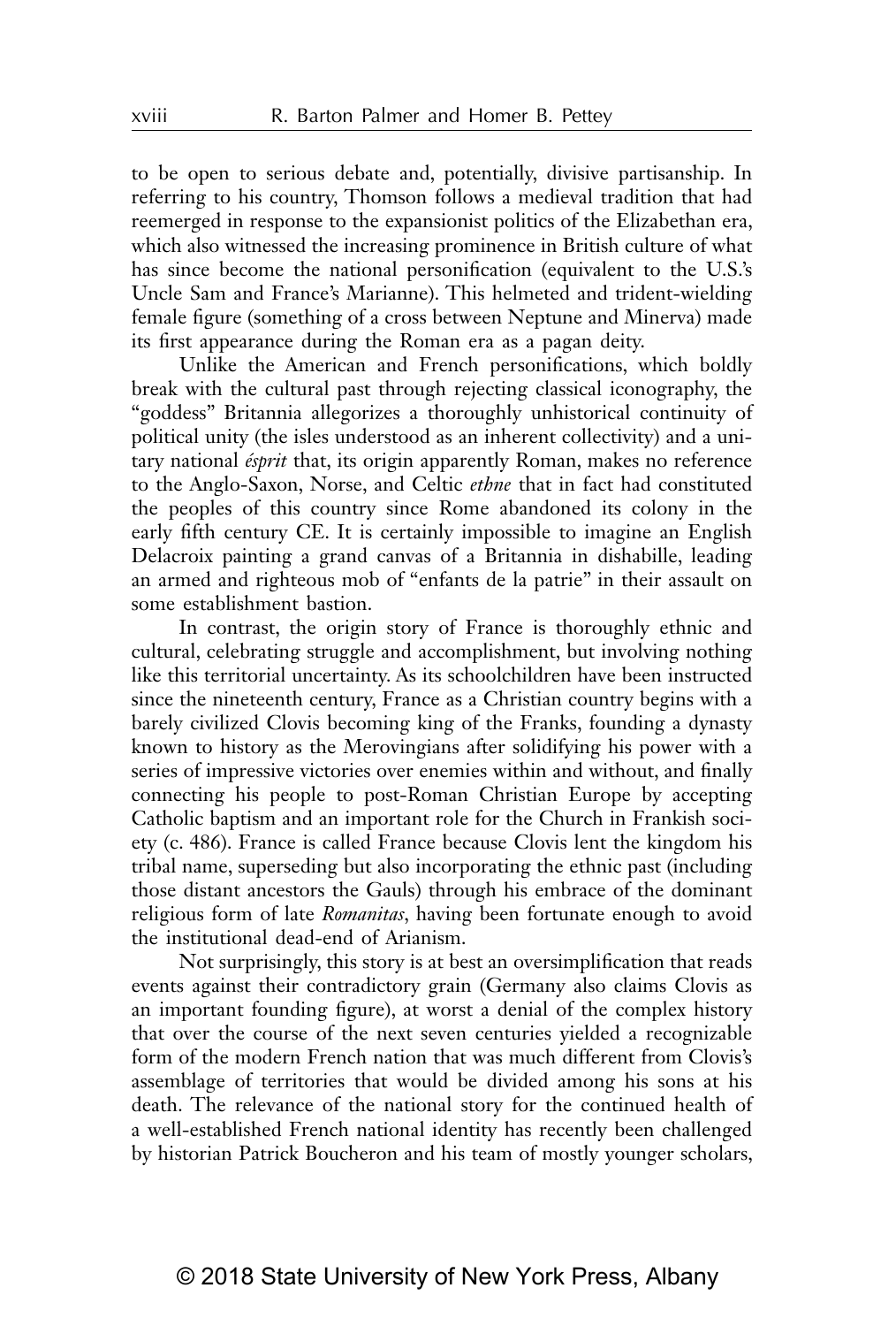who contributed to a multi-authored "world" history based on a "pluralist conception of history in opposition to the narrowing of identity that today dominates public debate" (Boucheron 7; all translations from this text are our own). This pluralism (and the room it makes for identity politics) does not challenge the essence of the semi-sacred *récit national*. Boucheron insists that all involved in the project have been "less interested in writing another story (*histoire*) and more in telling that same story in a different way" (12). Clovis continues to claim a place of honor in the *Histoire mondiale* in the article devoted to the year 511 because he chose Paris as the capital of his kingdom and solidified relations with the Church that served his successors well (Boucheron 86−90).

That a work suggesting a new angle on the national story has become a *cause célèbre* suggests the solidity of the French conception of national selfhood. One searches in vain for a comparable controversy in the UK. Among the few candidates for such a national discussion about the past is the 2002 BBC poll that gauged the interest of the general public in their shared past. The aim was also to promote a popular history (at least of sorts) based on major figures and raise interest in that tradition by identifying and ranking the "100 Greatest Britons." Sixty of these turned out to have been born in the twentieth century, with popular entertainers and celebrities generally finishing ahead of political and literary figures: Diana, Princess of Wales, ahead of Charles Darwin, William Shakespeare, and Elizabeth I; Boy George preferred to Henry VIII and Thomas Paine; John Lennon ranked higher than either Horatio Lord Nelson or Sir Francis Drake. The final standings were announced on live TV, followed by a debate of sorts about the project by a panel of broadcasters and academics. The project cannot claim to have been much of a success, no more than the similar rankings of people, films, novels, etc. that are such a feature of a contemporary culture obsessed with assessing value by survey.

Our point is that the UK lacks a truly persuasive yet ethnically based origin story of its emergence and flourishing, focusing on images of the great and notable whose virtues and actions can be said to have formed the national character. The nation that proves difficult to name properly is simply not a linguistically and culturally distinct country on the model of the other modern European nations. It possesses no *récit national*. Alfred the Great might have become a foundational figure similar to Clovis, but that never happened. In part, this is because, unlike the French, the British have never faced and resolved the difficulties posed to national unity by the existence, even flourishing, of long-established, ethnically distinct, and linguistically diverse communities within their borders. Kumar usefully surveys the various issues involved in formulating even an academic version of such a foundational narrative.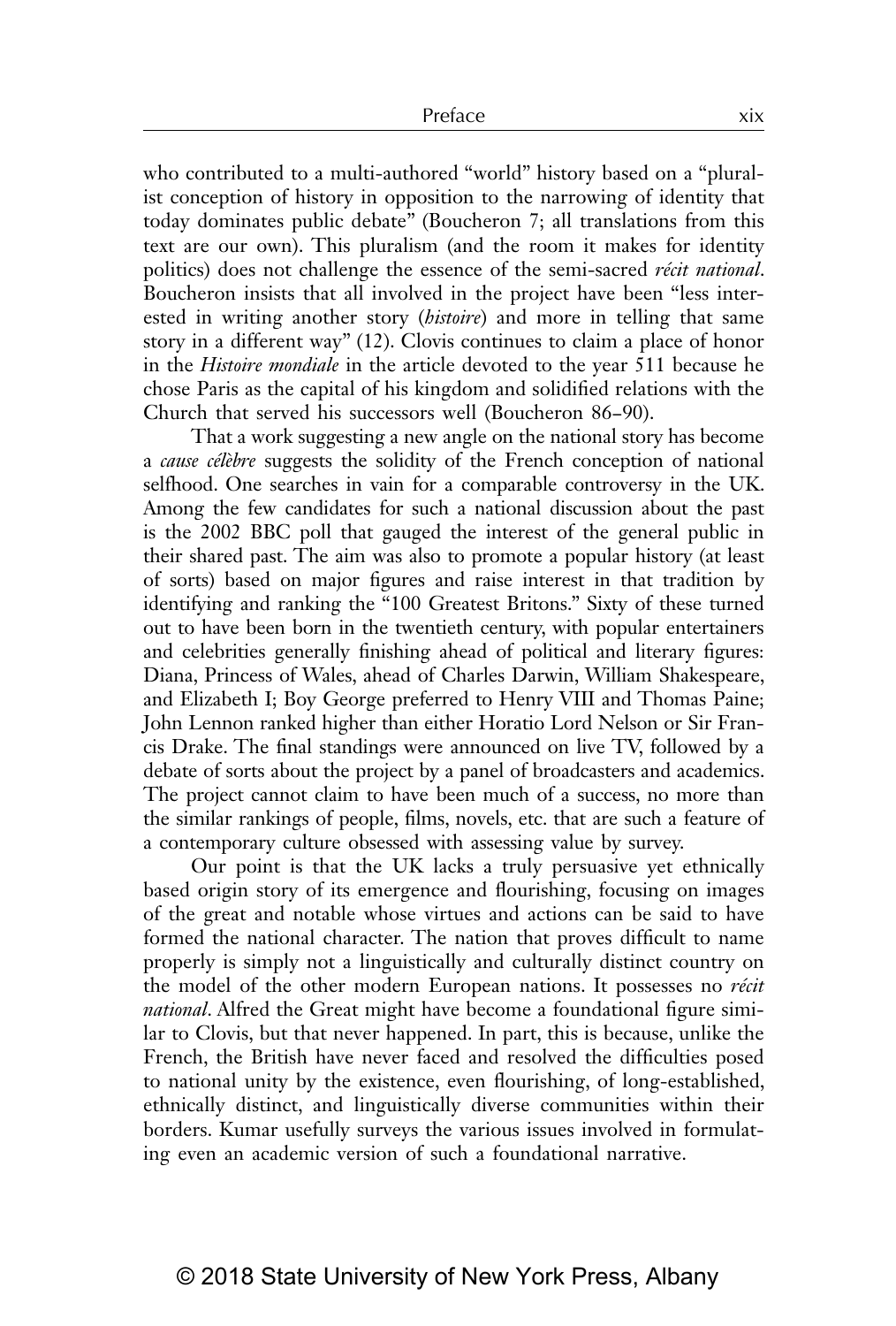As Kumar gloomily observes, most historians have been afraid to grasp (in a phrase no French citizen would ever utter) "the nettle of national identity" for a country whose very name he finds interestingly problematic (see esp. 1−38). Speaking of English nationalism, Kenny observes that "the major intellectual divide" is "between the vision of England as a perpetually regressive form of imagined community and . . . a once great political nation which might yet be regained" (20). It is his hope that the UK is "an old country now being discovered afresh" (20). In any case, there is no denying that the national culture (including the film industry) is increasingly dominated by a nostalgia for something like Thomson's fanciful imagination of a Britain that first took shape in God's plan for world history. The result for the cinema has been, according to Belén Vidal, "the transformation of the national past into a cultural commodity," with a pronounced focus on "pastoral, upper-class lifestyles and a largely uncritical use of images of empire" (4; see also Higson 191−219). The films in this ongoing production series only gently if at all take hold of a prickly national identity, and in so doing offer little hope for the regaining of whatever made the UK "great" as a "political nation," an issue that might well be of little importance to the general public in their everyday lives (see Skey 9−36).

A fundamental question that Thomson's brief mythological story fails to answer is what exactly is the country inhabited by this superior race. For Thomson, Britannia "arose out the azure main," seemingly as a self-evident unity safely insulated from historical change because appearing in response to the divine will. And this was no truer in his time than in our own. The actual geographical extent of the United Kingdom as now constituted, however, prompts a series of political questions about the independence, relative (to be established by the devolution of governmental power) or absolute (leading to separate nationhood) of its constituent parts. Are these constituencies nations, and, if so, in what sense? The turbulent civil history of the country (then known as England) since the beginning of the seventeenth century reminds us that these questions are hardly being asked for the first time, and more often than many would like to remember have been provided with bloody answers. Since the Good Friday Agreement (1998) ended (forever, it is to be hoped) the military campaign of elements of the Irish Republican Army to force the "return" of the three Northern counties to the Republic of Ireland, agitation for secession has been conducted exclusively through democratic processes. Referenda (the first was held in September 2014 and endorsed the status quo) could determine if Scotland might re-embrace the independence it enjoyed until the early modern period. Through a similar process, prompted by the largely unforeseen consequences of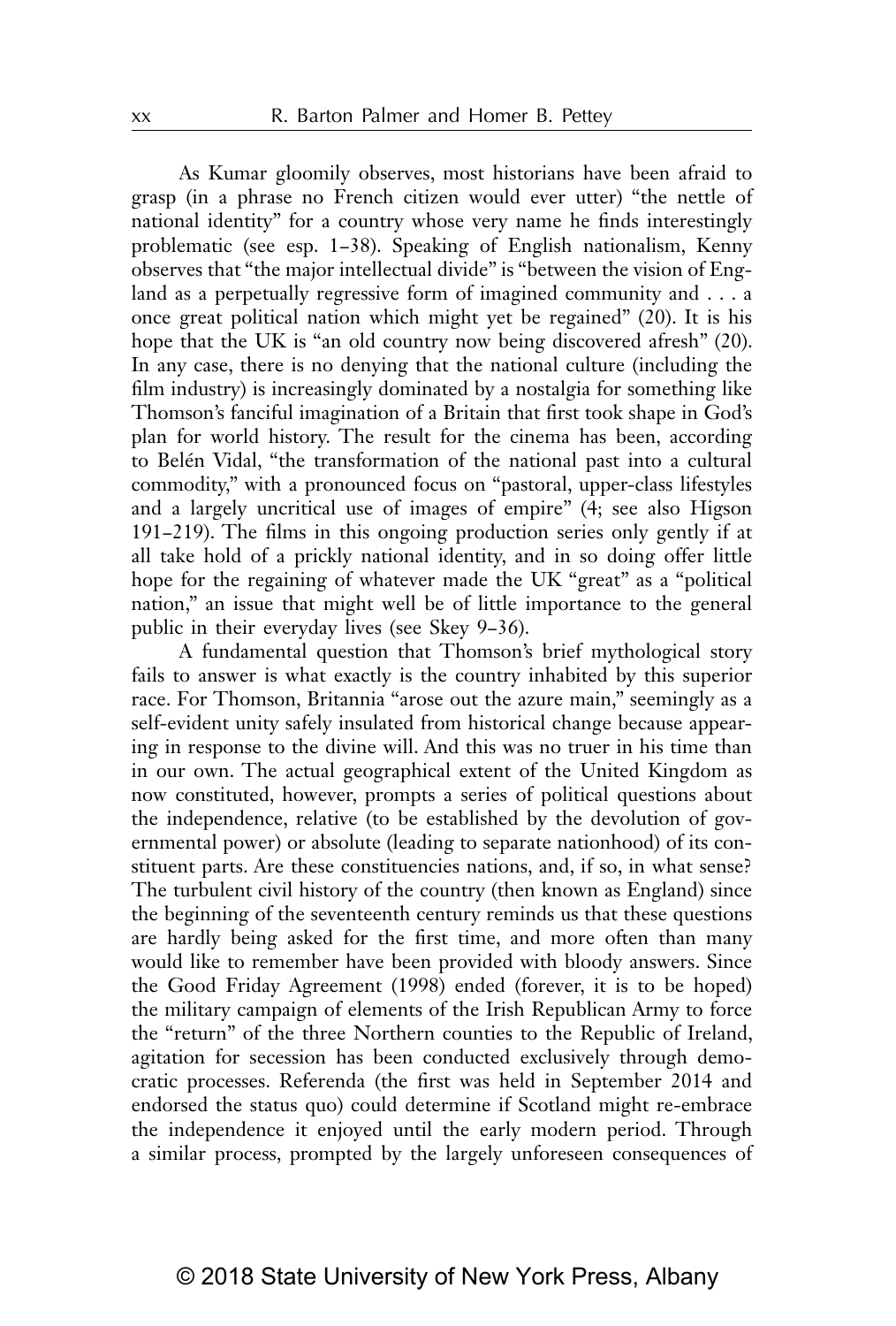Brexit for the status of the border between the two sections of the island, the Irish might well be persuaded for economic as well as cultural reasons to reconstitute their country as a political unity separate from both England and Scotland. Their island kingdom was annexed after conquest by Tudor armies following an act of the Irish Parliament that confirmed England's Henry VIII as king in 1541. In some quarters Irish reunification and independence would be seen, and not inappropriately, as the final acts in the decolonization that dismantled the British Empire and put an end to Britannia as James Thomson had understood her.

More surprising perhaps, now being seriously interrogated is the long-established and widespread (at least in the "Home Counties") sentiment that Englishness and Britishness are the central elements of the same national identity. For many among the English, this has made the terms more or less synonymous, with a sort of purposive amnesia throwing a cloak over the political difficulties raised by such elision. To be sure, the concept of this cultural mix, as many have recognized, slights the UK's Irish, Welsh, and Scots communities, whose sense of separate ethnic identity has undoubtedly heightened as a result. But now many of those who see themselves as English question whether such a composite identity serves as effective social glue for their own community, no matter that it gives cultural priority to specifically Anglo-Saxon traditions (see Langford for a useful historical survey of how these took on a definite shape in the course of the nineteenth century, aided by the same kind of nostalgic cultural archaeology then prevalent throughout Western Europe; cf. the Indo-European hypothesis). As Kumar observes, "Englishness has for centuries slumbered unconsciously, and uncaringly, in the arms of Britishness." The question then becomes in his view whether "an English identity can be excavated, or invented" (262). To an increasing number of the English, an informal acknowledgment that to be British is also in some senses to be English seems in the current political climate an inadequate, perhaps misleading way to understand the social force and cultural particularities of Englishness, whose claim on proper recognition as itself is believed to have been an important factor in the victory achieved by anti-globalist voters in the EU Referendum.

Collecting the work of well-known scholars on a topic interesting to many in the field of cinema studies, *Rule, Britannia!* offers itself as a sequel of sorts to an earlier, multi-authored volume published by SUNY Press: *Invented Lives, Imagined Communities: The Biopic and American National Identity*, which was edited by William H. Epstein and R. Barton Palmer,

 $\sim$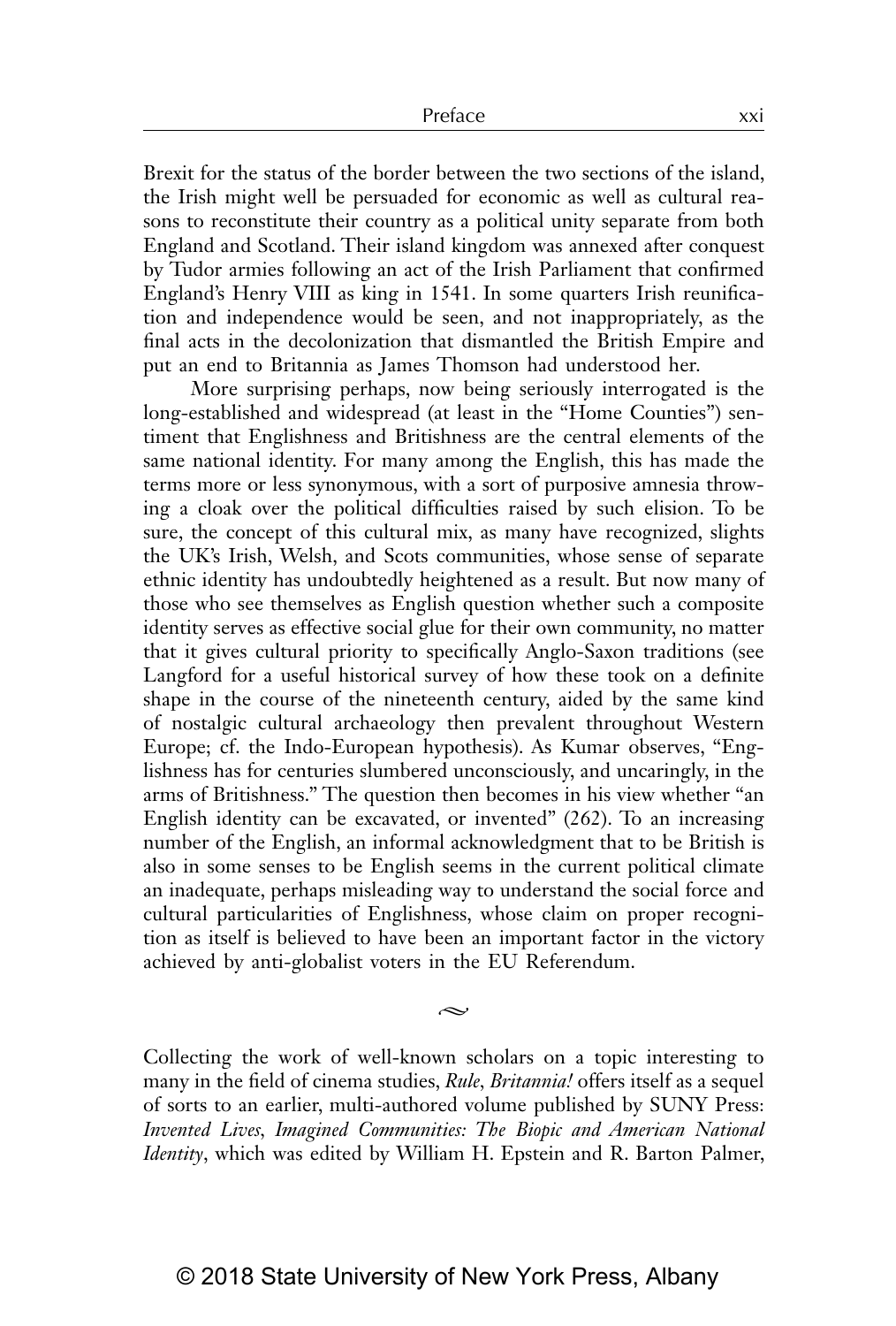and to which Palmer and Homer Pettey contributed chapters. The present volume completes for the two major Anglophone cinemas a selective survey of the genre, officially known as the biographical picture, that has played a key role in the production strategies of both industries since the silent era. The appeal of the genre to viewers is political in the broadest sense. Reflecting on current cultural interests, the biopic contributes to the always-evolving recovery of the past in both American and British culture, while constituting an important, because predictably profitable, production type. It is evident enough that images of the great and notable, as well as the narratives that define them, can play a key role in determining the way that the "nation" itself finds a conceptual shape for individuals. If the biopic by definition takes up history-making, then it is perhaps unnecessary to emphasize that the genre contributes to the continuing process in the present of self-understanding with which no nation can dispense. As an institution, the cinema is committed chiefly to the profit-making provision of screen entertainment, so we feel it is important to acknowledge how the films it produces shape or promote a national identity in its different aspects, though the chapters in this book naturally engage with a variety of other approaches as well—aesthetic, institutional, political, and critical.

Only informally, and as it were accidentally, can the American and British cinemas be understood as taking up this project, except naturally when some kind of propagandizing is involved (see the chapters on *First of the Few*, intended as a morale booster during World War II, and *The Man Who Never Was*, a nostalgic postwar tribute to British craftiness, sacrifice, and stiff-upper-lip control of self). The introduction and postscript to *Invented Lives* engage at some length with the considerable and complex tradition of scholarly work on life writing and the nature of national identity. Hollywood's place within U.S. culture is also a focus of discussion there, which traces in some detail how the "national" in terms of character and values finds a place in films that reconstruct the lives of those who are unarguably "American." It would have been ideal if a similar discussion of such matters could have been adopted for this volume in order to please readers interested in the more theoretical aspects of life writing studies and the theorizing of identity. It has proven necessary, however, to discuss at some length the current political and cultural realities that have made unrealizable such an approach to the elucidation of those forms of shared identity that might be understood as "British," as well as those individuals, celebrated on the screen, supposed to share that national affiliation. Rapid change has meant that much of the not inconsiderable literature devoted to the British biopic has been in the last few years rendered out of date.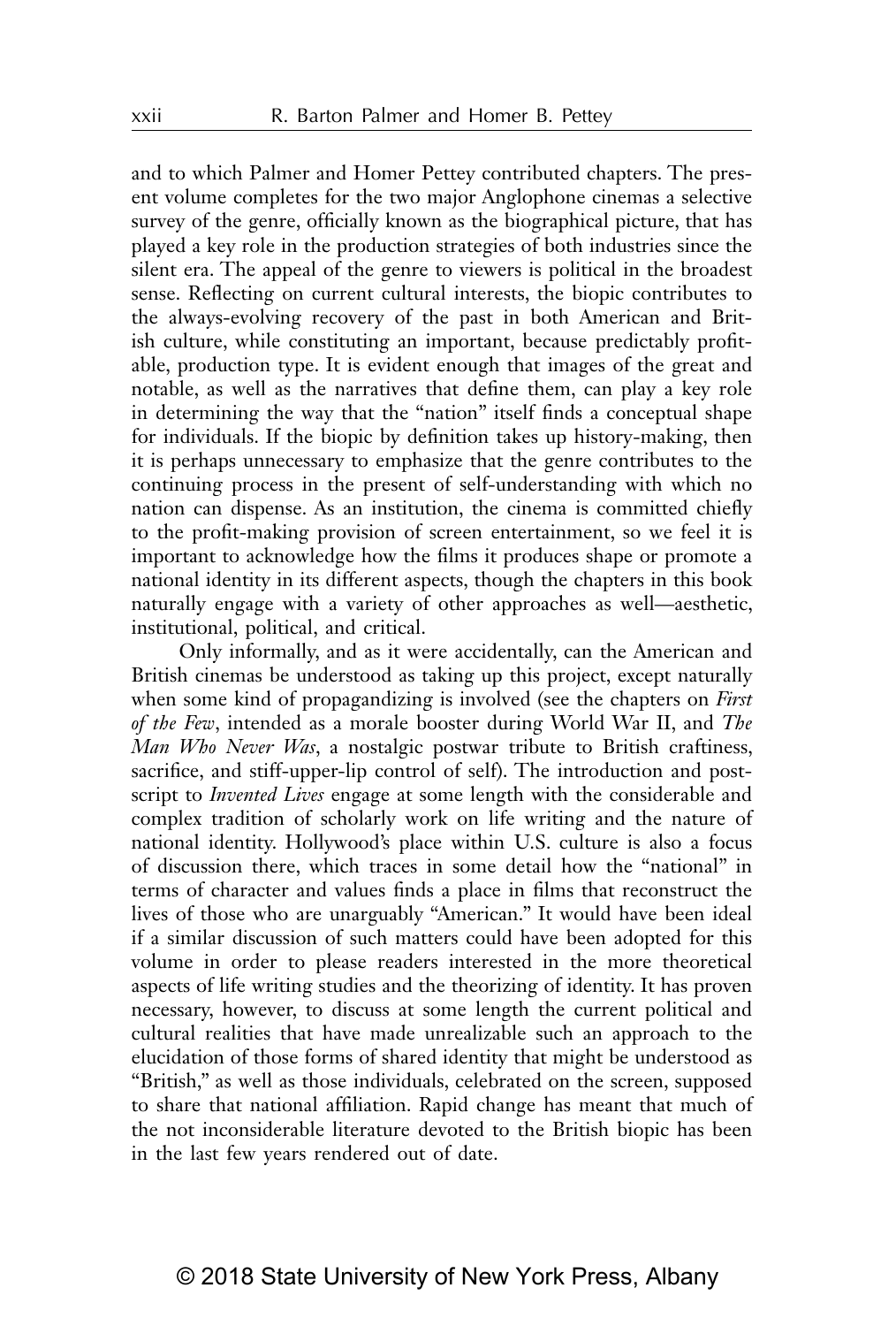Preface xxiii

A case in point is noted film scholar Jeffrey Richards's *Films and British National Identity*, published in 1997, but difficult to imagine as a possible intervention in the present context of the way in which issues of nation and identity are currently being discussed, not to mention the roiling political environment in what that discussion has taken place. What Richards wrote in 1997 is a fine book, especially sensitive to the various question of national destiny raised by Thatcherism and the Falklands conflict, and one that remains immensely useful in what it has to say about the representation of Britishness in the era before nationalist and secessionist tensions put the various concepts in jeopardy. He confidently asserts that what he calls Britain can be called a nation because it consists of a "population that collectively occupies a defined territory" and also shares a singular vision of itself, what theorist Benedict Anderson calls "an imagined community" (Richards xiii; see Anderson). Richards admits that in the course of the postwar era "an intellectual and emotional crisis of national identity" emerged to trouble the people of Britain (xi). He observes as well that there is something of a tension between the terms "British" and "English." And yet, in a manner that would in 2017 seem politically incorrect, even insensitive to many in the country, he understands these designations (are they national or ethnic, political or cultural?) as more or less interchangeable. In dealing with the question of Welsh, Scottish, and Irish nationality, Richards is inclined to dismiss their significance as "regional," as elements, however independent in the distant past, that have become elements of an overarching Britishness whose essential cultural unity, though seen as the product of historical changes, is beyond question.

As our brief survey of academic work on the issue has revealed, formulations of the UK's current nation-ness by historians and political scientists are unsatisfactory, even contradictory. What the immediate future holds is uncertain, as well as troubling to those who would like the UK to have a continuing future as a viable political unit. What might the term national identity designate in such circumstances? How could screen biographies of notable personages from the cultural past be enlisted in shaping or promoting it? The films discussed in this book all belong to a "usable past" that could in various ways be enlisted in the ongoing struggles over the future of the United Kingdom. What Kenny carefully terms "a contemporary sense of national awareness" is, in his view, being "most fully and creatively" explored "within the realms of culture," and that would presumably mean the national cinema and one of its most enduringly popular forms, the biopic (26). We would disagree slightly with this account of cultural work; in the current climate, marked by a multiplicitousness of self-understandings, surely the cinema reflects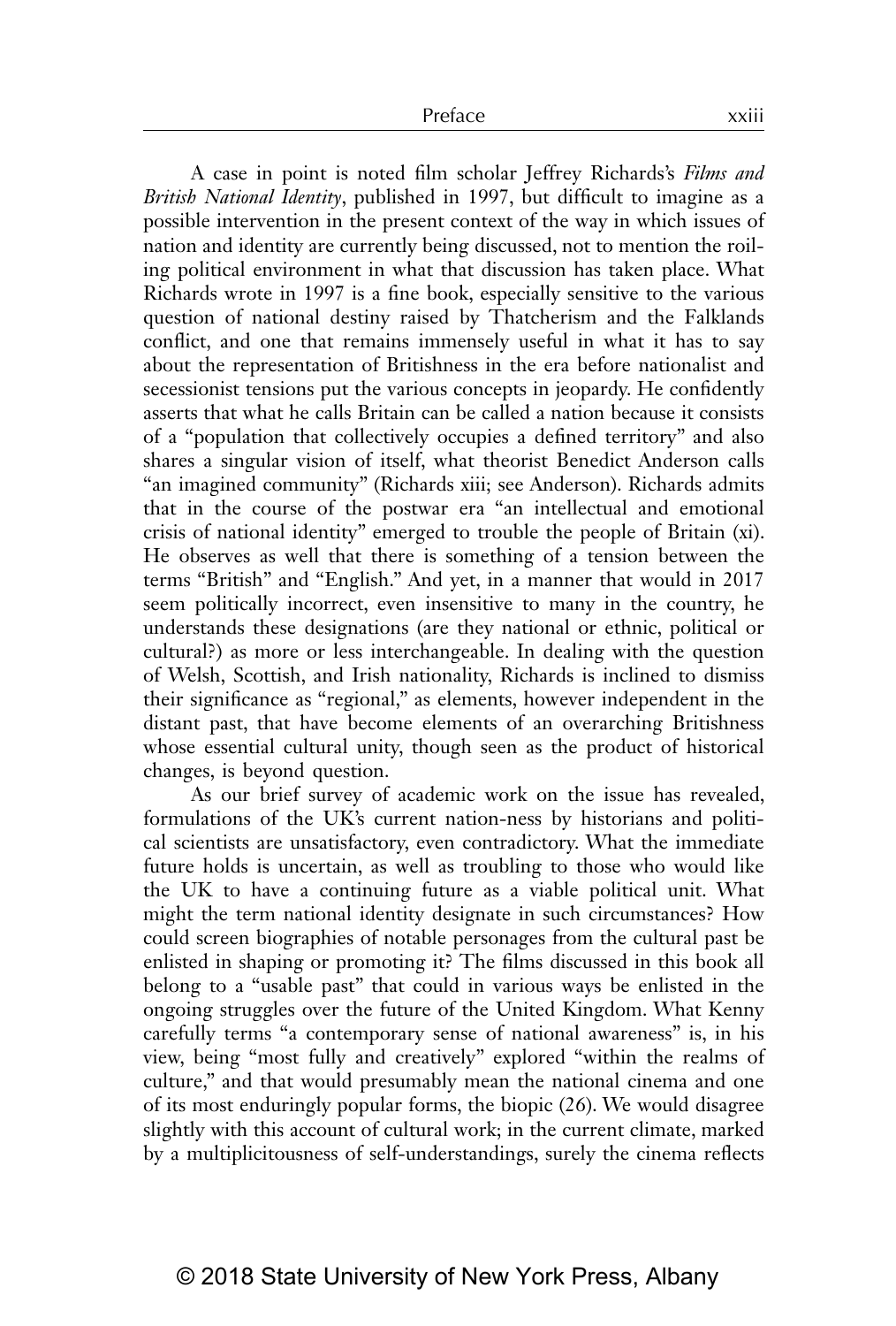and promotes complexly related "senses of awareness" since anything like a singular national identity is palpably absent, a fact of which critical work on the biopic going forward, including the essays collected here, is increasingly sensitive. Much existing scholarship from the last three decades has simply gone out of date.

 $\sim$ 

Biopics attempt narrative and representational structures that coincide with images, not the reality of their ostensible subjects that have a factual basis as social, cultural intersections of fiction, myth, rumor, and cinematic creation. Biopics, then, are not authentic illustrations of history or even historical moments. Instead, they function much like a Marcel Duchamp ready-made: a reality now repurposed as art; a history now retold as drama; a biography now transformed into spectacle. Biopics are reproductions of life, exhibitions of a biographical and national history that require both a critical and aesthetic distance to understand the cinematic techniques that alter both the historical facts and also the popular sense of the reality of the life on screen. To assume that biopics express a static, monolithic national identity is to misunderstand how a urinal can be a fountain. As Octavio Paz claimed, a ready-made is "criticism in action," a "jibe at what we call valuable" (22).

Translated from the ready-made lives of biography, then, a biopic calls attention to itself as existing between, on the one hand, history (in the sense of a culture's understanding of how and what it came to be) and, on the other, the art of the cinema, filmmaking being a "popular" form designed to offer pleasure by appealing to broadly shared tastes and expectations. To ascribe value to one pole is to lose sight of the fluctuation characteristic of this in-between state, which is characterized by the subject/object tension characteristic of all representations. Such tension is especially intense in this instance because as a cultural product the biopic, willy-nilly, is judged not only as entertainment but also by the distinct, if related, criteria of authenticity and verisimilitude. Even as they look forward to enjoying the narrative unfolding in shadow and light on the theater screen, viewers expect biopics to tell a kind of truth in reconstructing a life and evoking the world in which that life played out. In fact, in conformity to one of the central paradoxes of so-called "fiction," their pleasure depends to an important degree on how faithful to "real" character and events they assess this cinematic resurrection to be. The biopic demands a particular approach to this kind of historical drama, difficult to achieve and thus only rarely realized. For example, in Steven Spielberg's *Lincoln* (2012), Daniel Day-Lewis's impersonation of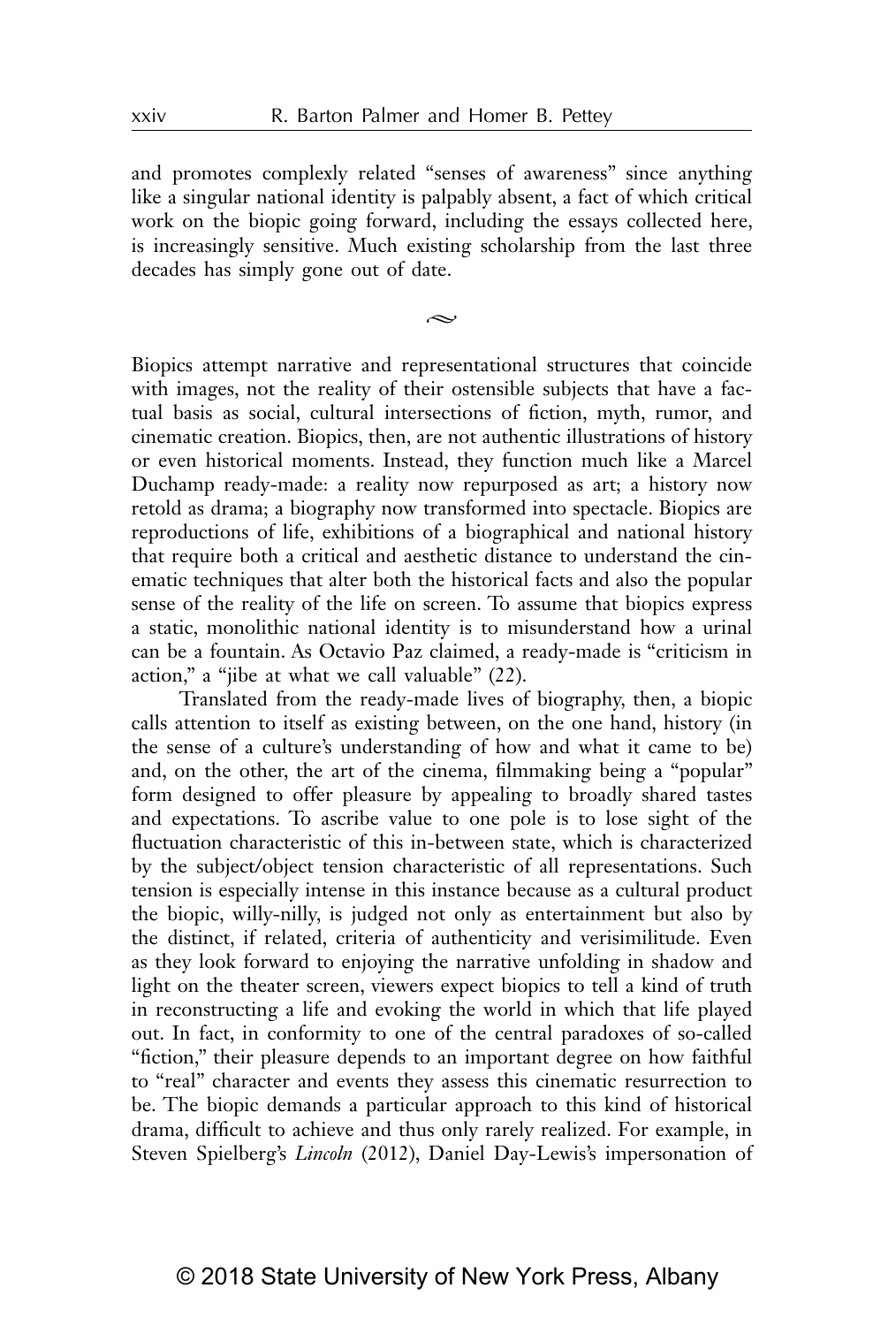America's utterly sui generis great man is both masterful and reverential. Universally praised was the thoroughness and depth of the actorly selftransformation he managed to achieve after much study and hard work. At the same time, his performance utterly eschews *sprezzatura*, that is, any acknowledgment of its own virtuosity, even in the scenes that require him to perform "in character" by being ostentatiously declamatory in the nineteenth-century traditions of speech-making and stage performance (especially of Shakespearean tragedy), a rhetorical skill for which the president was justly famed. Even so, his Lincoln, much like the film itself, seems thoroughly conscious of an irremediable failure to escape its presentness, embracing anchronisms of different kinds, and displacing viewer attention toward the subject, which is the always unrealizable past that, as many have observed, exists only in terms of some contemporary desire to memorialize.

Biopics also exist between two conflicting histories, the period of the subject's life and the contemporary moment of film production. In this sense, then, biopics reflect national identities rather than a single set of cultural values. A biopic engages in a process of memorializing and omitting essential moments, while still suggesting a narrative of national consciousness. And so a number of issues suggest themselves as topics of discussion to critics who are theoretically inclined: the ambiguities and intricacies of biographical and historical fidelity; the privileged medium of film and how it dictates supposed popular consensus; how ideology constricts familial events as allegories of national sentiment and expanding lives to symptomatic portrayals of a national identity. Such critical views share the problems of high-low art dichotomies of literature v. film, the adaptation problems of fidelity v. artifice, and the theoretical obsessive need to identify contradictions, hegemonic disparities, ideological displacements, and interpellations of national values. And this is to say that the biopic indulges in a history-making that is not essentially different from other formulations of a country's sense of itself. However, it is no doubt true, as president Woodrow Wilson is said to have remarked about the Civil War epic *The Birth of a Nation* (1915), that the biopic, because it is cinema, makes use of a "lightning" that is unavailable as a representational trope to those historians confined to the more limited reconstructive and affective powers of the written word. Devoted to lives, the biopic offers a deceptively living form of history in which reconstruction and resurrection (at least of a sort) centrally figure.

Critics have classified the biopic an agent of modernity, an underpinning of a contemporary cultural psyche, a cultish appropriation of an historical figure (or, indeed, sometimes one still living), a mythologizing and demystifying of that figure, and a sociopolitical commentary on both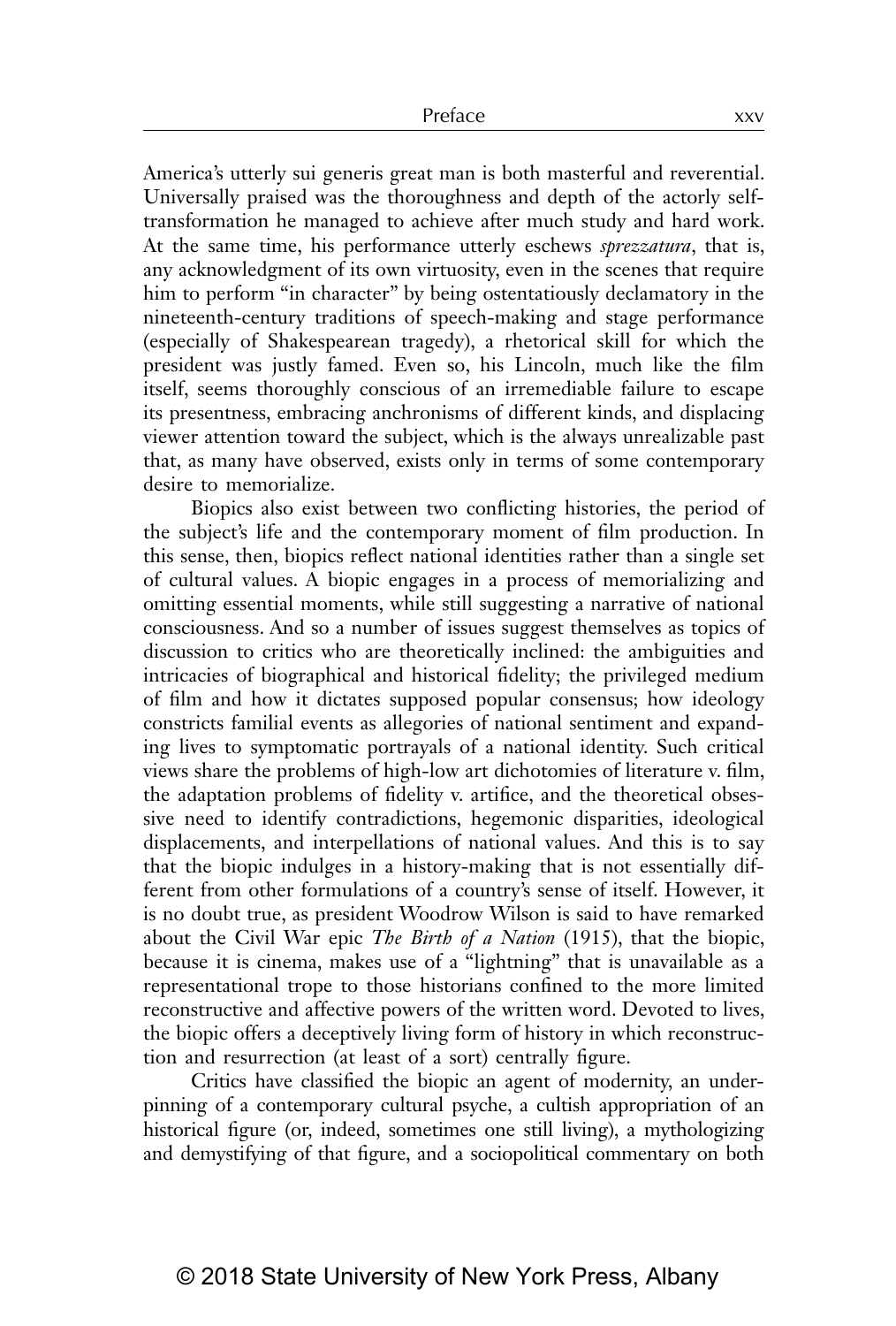the inclusion and exclusion of contemporary attitudes. It might be best to express biopics' national identities in terms of national personalities that recognize, as they artistically transform, the content, mood, and narrative arc of national biographies. The subjects of these films are both exceptional (possessing a particularity worthy of detailed remembrance) and also typical, in that they embody and express, if usually with provocative complexity, qualities thought to be constituent elements of the national character.

The life images are constituted not only formally through acts of research and informed speculation that culminate in published texts of greater or less authority. These stories of the great and famous also take shape trans-subjectively, through what might be best, if inadequately, called popular memory, a continually evolving feeling about the past that speaks, sometimes eloquently, often disturbingly, to the present. This memory produces a national narrative in which figures that emerge as significant are assigned particular roles in a collective history usually imagined as Whiggish, that is, as progressing toward its assumed bright destiny through the realization of shared values and cultural proclivities. Of course, some ways of life and forms of accomplishment might elicit neither universal nor unalloyed approval. In fact, because they contest the establishmentarianism of the Whig paradigm, the lives of those who transgress accepted norms often prove compelling material for the biopic. The introduction that follows this preface offers a rich example of this contrarian approach to cinematic forms of memorialization and their contribution to a national identity interestingly riven by contradictions.

Struggles over the national narrative, and the forms of shared identity it comes to express from one era to the next, are inevitable. And these determine what significant events and figures are either memorialized or, alternatively, consigned to amnesia. Just to take an example from the not distant past, popular memory about World War II holds that the Royal Air Force played a key role in helping Britain defeat Germany in the Second World War. This victory has become an important part of the national story, remembered, in fact, as one of the few events of the country's experience in the twentieth century that are worth celebrating, including in the form of the biopic. World War II films constituted what was arguably the most expansive, and generally profitable, series of the quarter century following the cessation of hostilities. Yet the country's successful resistance to the powerful German war machine and eventual triumph has its darker, more problematic aspects. Many Britons now find it regrettable that the "success" of Bomber Command in laying waste on a hitherto unimagined scale was achieved by a strategy of "area bombing" that was designed less to destroy the country's military infrastructure and more to kill or (to deploy a protective euphemism) "de-house" substan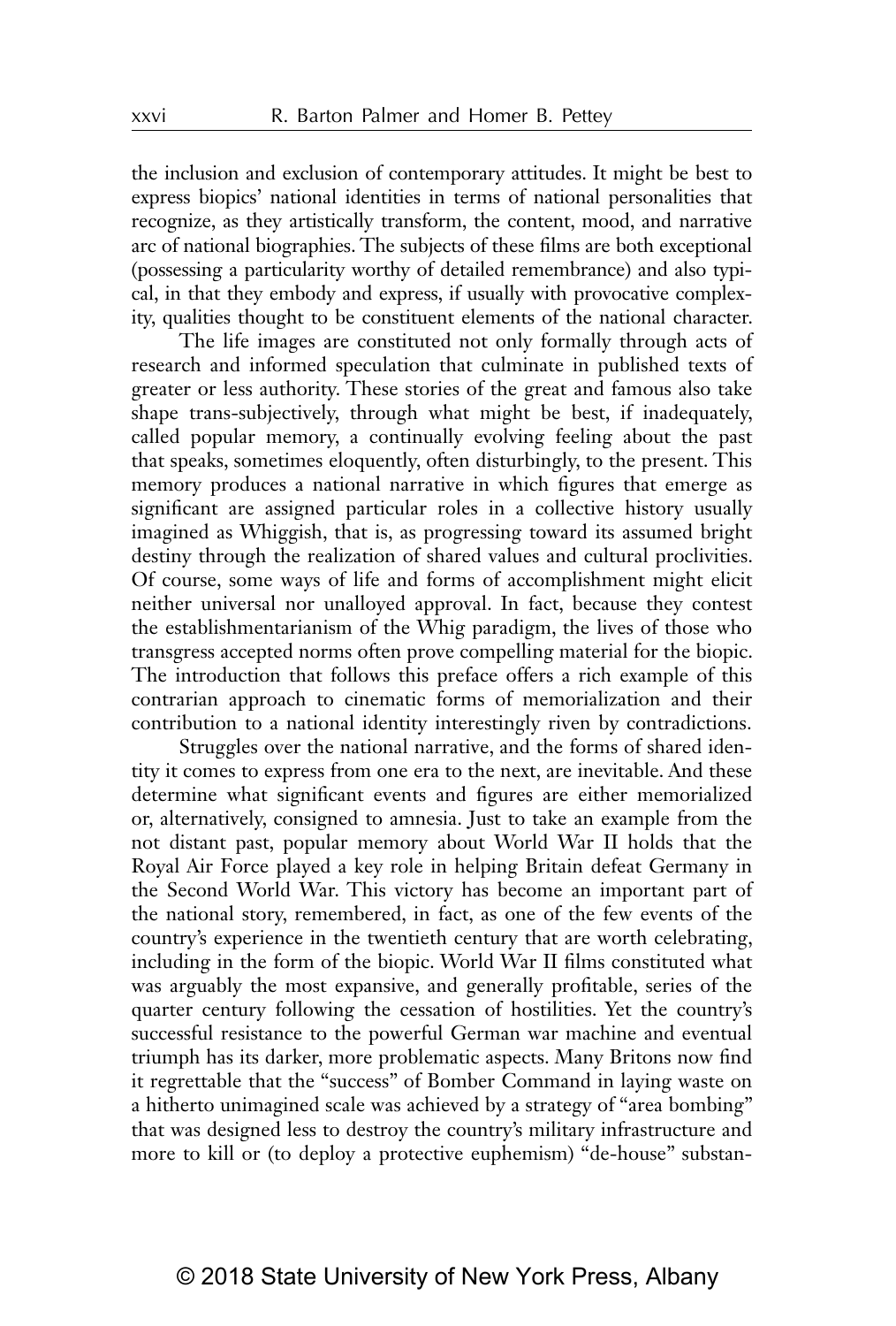tial numbers of enemy civilians. The strategic aim was to undermine the authority of National Socialist rule by showing the government's inability to offer protection against unpredictable nighttime assault. The mass raids brought a unique kind of ruin to German cities. Incendiary munitions set huge fires that were designed to be difficult to bring under control. Subsequent waves of planes then continued the attack with the aim of killing rescue workers and firefighters. Bombing of essentially civilian targets was pursued with vigor even in the closing months of the war as Germany's defeat became certain. The most controversial bombing operation is the series of raids on Dresden (February 13−15, 1945) carried out in cooperation with the United States Army Air Force; as many as 25,000 civilians were killed in the onslaught and almost eight square miles of the city reduced to rubble.

The bombing campaign took shape and was sustained through the indefatigable efforts of an organizational genius, General Arthur "Bomber" Harris. Harris was undeterred by growing proof that enemy morale had not been undermined, while the production of war materiel actually increased. He dismissed concerns about appalling losses in crews, not to mention obvious ethical problems about the campaign's overall aims, including violation of the Geneva Conventions. More than seventy years after the end of the war, Harris still holds a place of sorts in the national popular memory, though a biopic that would make him "live" even more vividly is difficult to envision, despite the central role he played in one of the most important events of modern British history. Michael Darlow's TV film *Bomber Harris* (1989) was seen by few and did nothing to alter the widespread and growing rejection of the public of his "legacy." Biopics produced by the British film industry are routinely celebratory, in line with the consensus national narrative, but perhaps more important also with the need of the cinema to make its stories emotionally engaging by deploying sympathetic characters at their centers.

In developed societies, popular memory is a concern of those institutions such as the educational system that are invested in crafting and relating the national narratives with a view toward sustaining a certain model of informed citizenship. The lives of the great and famous figure as touchstones of what a people purports to believe and value, while providing easy to grasp *entrées* into selected portions of the national story. These narrative tranches are often imagined as a series of crises or turning points (not just political, but artistic, scientific, intellectual, or religious) construed as having required for their successful resolution the inimitable intervention of exceptional citizens who are "of the hour." Knowledge of the great figures from the national past can be understood as a personal asset that can be described somewhat neutrally as "cultural literacy." But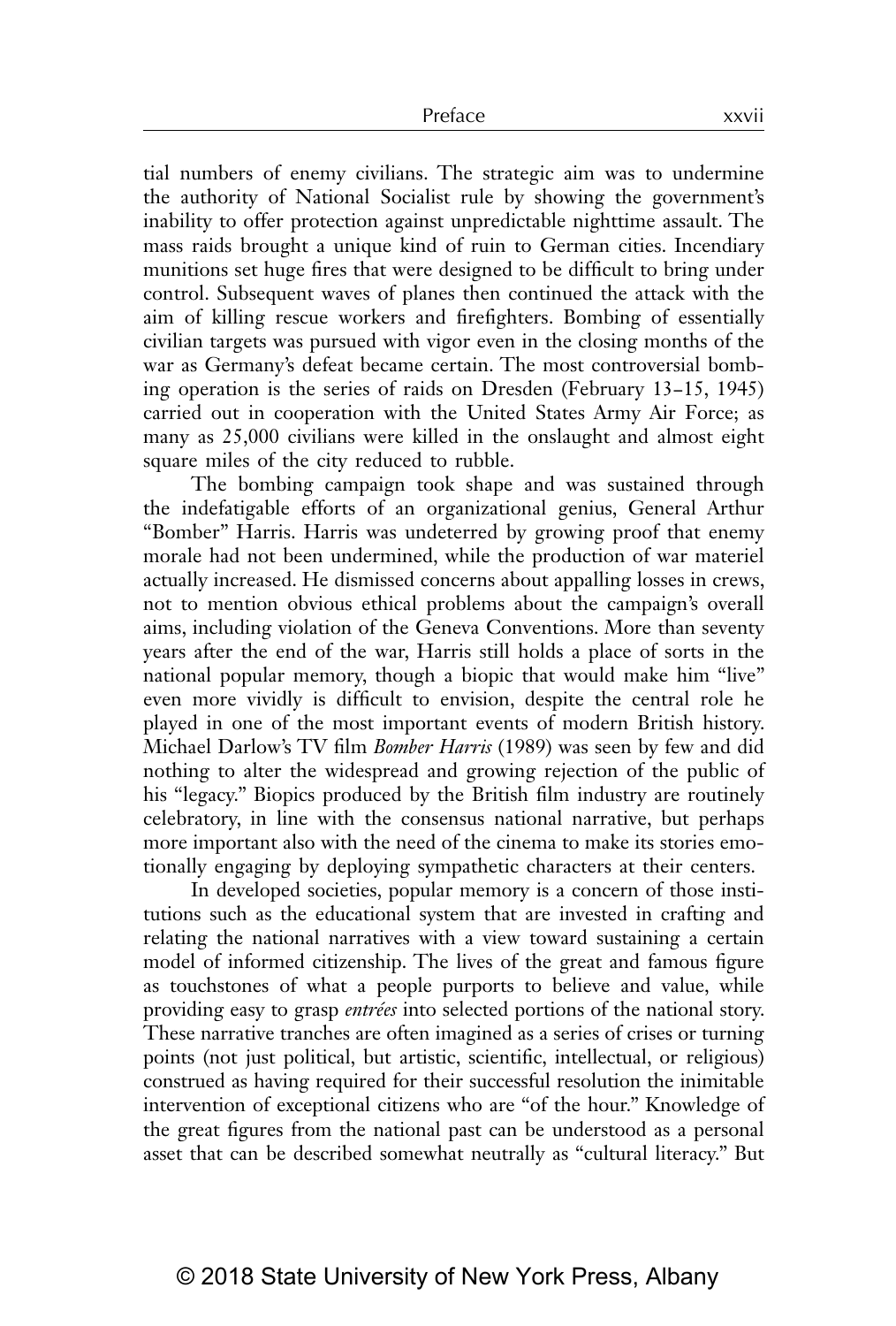the details and overall trajectory of the national story can become matters of bitter and sustained dispute. "History is war," as French political theorist Éric Zemmour has remarked: "Not just the history of war, but a war over history" (Zemmour 15). In the contemporary UK, however, it is difficult to imagine what precise shape a war over the past might assume.

Life writing and these other forms of continuing trans-subjective speculation about the past constitute the material of the biopic, an enduringly popular film genre that performs some of the functions of history-making (see Custen). Their sources, and the complex protocols of truth-telling and related institutional traditions that govern the representation of lives on screen, differentiate the biopic, as is the case with all the "historical" genres, from other types of cinematic narrative, which are permitted freer forms of fabulation. For it is against the widely accepted "facts" of the stories that a culture tells itself about the past (which are never unriven by contradictions and provocative silences) that biopics find their value measured, a form of assessment that the different chapters in this book all exemplify in one way or another. Culturalist readings of biopics, we believe, are *de rigueur*, displacing from analytic focus formalist, performative, and industrial approaches, though of course these different ways of looking at the textualizing process remain important areas of interest for all the contributors.

The introduction that follows this preface explores this issue at length through an example of bio-cinematicization that challenges the customary Progressiveness of the screen memorialization of national figures. Whig history stresses forms of institutional or cultural progressiveness in their life stories. Such stories offer serious approaches to serious issues, and a number of the films, largely "prestige" productions that are discussed in this volume can usefully be understood as falling into this category. Readers of the introduction, however, will find it useful to recall historian Michael Kenny's admonition that "national cultures are forged from a rich mixture of elements that traverse the increasingly irrelevant distinction between high and *low* cultures" (26 our emphasis).

## Note

1. Who exactly might be numbered among the great and notable might be is, of course, a matter of public opinion, measured most fairly, perhaps, by a national poll, such as the one conducted a decade or so ago by the BBC. See further http:// www.npg.org.uk/business/publications/great-britons.php. Unconvincing is the case made by the editors of the inevitably coffee table book based on the series that their list of the 100 worthiest Britons is the subject of a "great debate," as we discuss. In any event, this list includes many of the figures whose screen biographies are discussed in this volume.